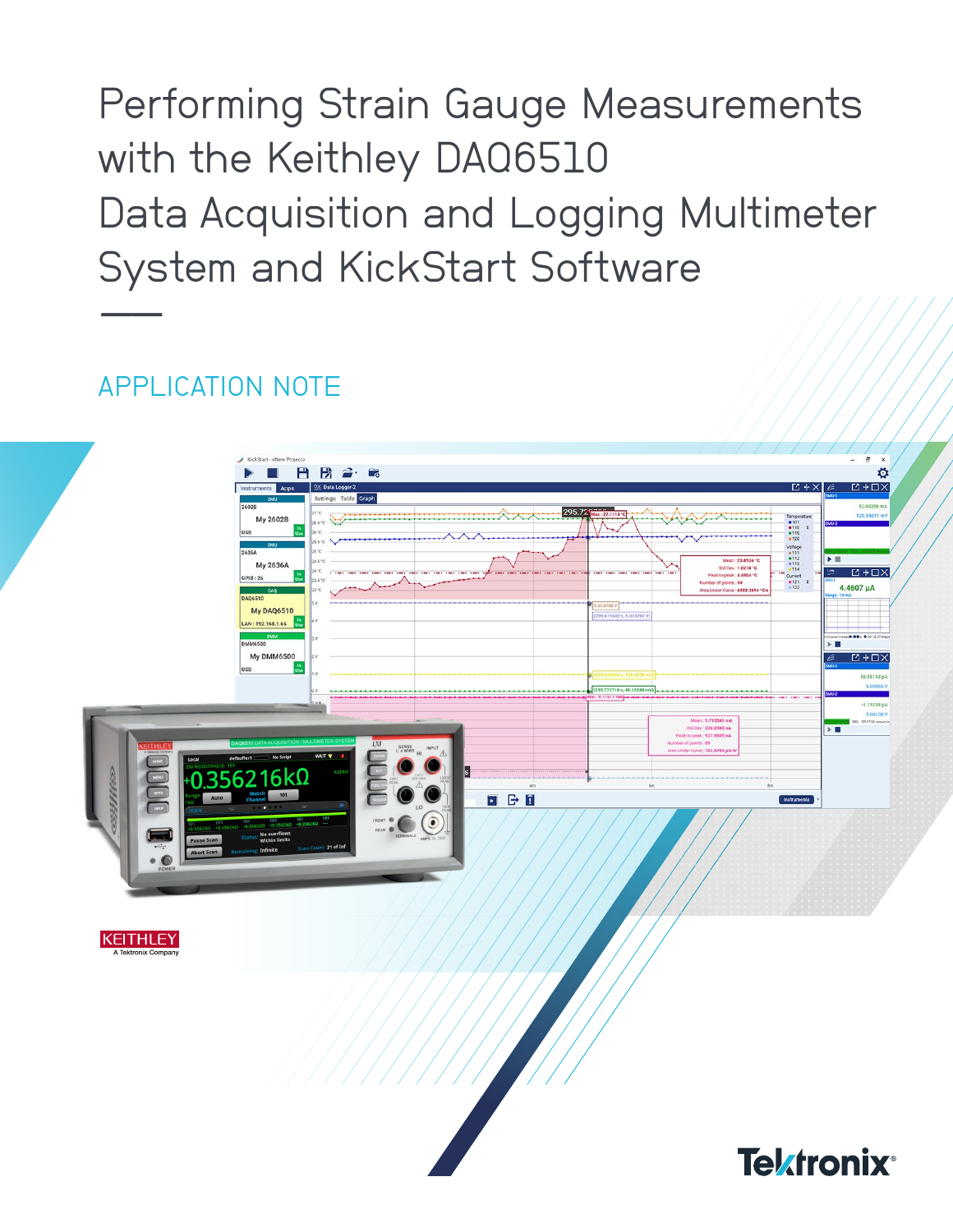#### Introduction

A strain gauge is a resistive device that is used to monitor changes in force. As the object on which the strain gauge is mounted is deformed or displaced, so too is the strain gauge, converting mechanical properties into an electrically measurable stimulus.

Strain sensors are useful in several applications:

- Studying torque measurements in electric vehicle drive systems that have a substantially higher power density compared to their combustion engine counterparts. Electric drives have higher rotational speeds, and their torque forces will increase with hauling vehicles as we see the electrification of truck types, from passenger all the way up to Class 8 (heavy duty).
- Stress analysis of building structures can lead to early detection of structural damage in buildings, possibly helping us to better understand climate change and environmental effects.
- Strain gauges can be installed on load-bearing parts used in aerospace to help determine changes during flight.
- Pressure can be monitored in railway systems to promote the warning of excess conditions, thereby assisting maintenance crews in identifying and addressing problem spots before they get out of hand.

This application note will focus on defining some basic strain measurement principals and a means for obtaining these measurements with greater ease. Moreover, we share how you can use the Keithley DAQ6510 Data Acquisition and Logging Multimeter System in concert with the KickStart software to acquire strain measurements through our proposed simplified method.

## Simplifying Strain Gauge Measurement

Strain measurements typically do not fluctuate more than a few millistrain – which is equivalent to resistance changes ranging in milliohms – and a popular means for obtaining them is to use a Wheatstone bridge configuration like the one shown in Figure 1. The resistors are selected such that when the values are balanced the ratio  $R_1/R_2$  will be equivalent to  $R_4/R_3$  to achieve an output voltage (V<sub>O</sub>) of zero. The equation for calculating  $V_{\Omega}$  for the Wheatstone bridge is as follows, in this case, balanced with  $R_1 = R_3 = 100 \Omega$  and  $R_2 = R4 = 200 \Omega$ :

$$
V_O = \left[ \left( \frac{R_3}{R_3 + R_4} \right) - \left( \frac{R_2}{R_1 + R_2} \right) \right] * V_{EX}
$$

$$
V_O = \left[ \left( \frac{100}{100 + 200} \right) - \left( \frac{100}{100 + 200} \right) \right] * V_{EX}
$$

$$
V_O = \left[ \frac{1}{3} - \frac{1}{3} \right] * V_{EX} = 0 * V_{EX} = 0 V
$$



Figure 1: Wheatstone bridge configuration for use in strain measurement.

While we could go through the effort of replacing  $R_4$  in the Wheatstone bridge with a strain gauge (so that the changes in its resistance will result in non-zero values for  $V<sub>O</sub>$ ), this setup can be complicated, requiring a voltage source, two separate voltage measurement devices, and multiple precision resistors to accurately compute a resultant strain value. Also, with so many components, it may be necessary to additionally apply some form of bridge balancing, offset nulling, or other conditioning circuitry. Instead, we will consider implementing a simpler, more cost-effective means using a precision digital multimeter (DMM) and resistance measurements applied directly to the strain gauge.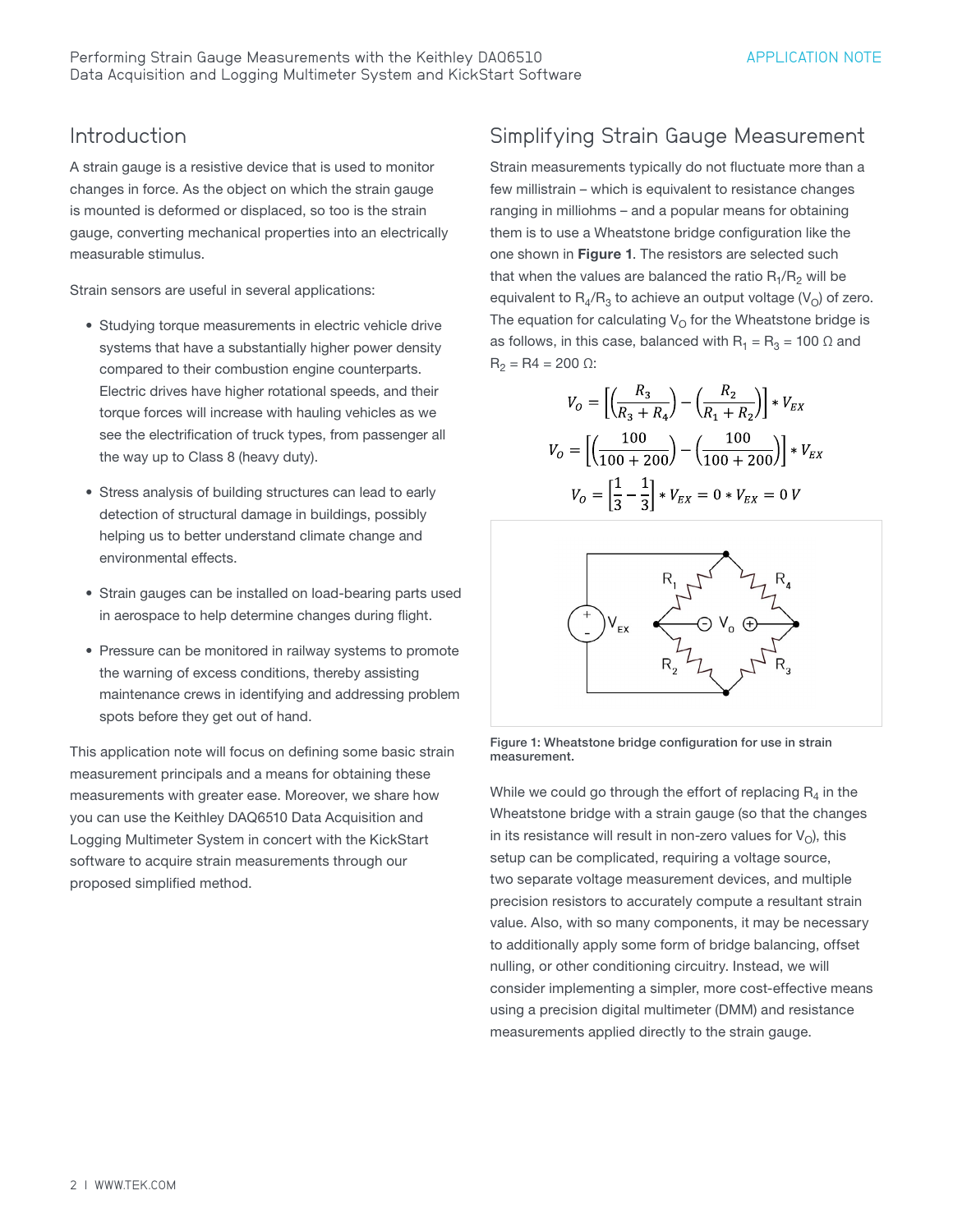A 6½-digit DMM can provide a great deal of accuracy and resolution when measuring low-resistance devices. When values are less than 100 ohms, the four-wire (Kelvin) method can be applied to eliminate offsets due to test lead resistance. The primary disadvantage is that when numerous devices are monitored by way of a multiplexer, the number of channels required for the measurement is double that of the traditional two-wire resistance method. However, strain gauge manufacturers are producing some higher resistance device options that will better accommodate the use of the two-wire measurement and help promote greater channel availability in the switching system.

Figure 2 shows how strain (represented as  $\varepsilon$ ) may be calculated as the ratio of the change in length to the known, unstrained length.



Figure 2: Strain computed from compressed device state in comparison to its quiescent state.

Manufacturers specify a gauge factor (GF) for their devices, which is an expression of the sensitivity to strain, using the formula below, where R is the resistance:

$$
GF = \frac{\frac{\Delta R}{R}}{\frac{\Delta L}{L}} = \frac{\frac{\Delta R}{R}}{\varepsilon}
$$

To solve for strain, the equation is converted as such:

$$
\varepsilon = \frac{\frac{AR}{R}}{GF}
$$

$$
\varepsilon = AR * \frac{1}{GF * R}
$$

Since the device's GF is known and the quiescent state resistance can be obtained by way of a simple initial measurement, you can apply the slope intercept formula to each strained resistance measurement to help determine a strain value. For the y-intercept component (*b*), we will use the negative inverse of the GF:

$$
y = m * x + b
$$

$$
m = 1/(GF * R)
$$

$$
b = -1/(GF)
$$

### Performing the Strain Measurement

Let us consider performing the measurement using the Keithley DAQ6510 6½-Digit Data Acquisition and Logging Multimeter System along with KickStart Software. Let's also consider a case where you will use a pre-wired strain gauge – whose nominal, listed resistance is 350  $\Omega$  and whose GF is specified as 1.93 – connected to channel 101 of your multiplexer card.

After the DAQ6510 is connected to your PC and KickStart Software is running, open an instance of the Data Logger App and opt for the DAQ6510 as the instrument of interest.



Figure 3: Launch the Data Logger app.

Choose the 2-Wire Resistance option from the Function list control then select the channel (101) to which your strain gauge is connected. In the "Channel" group area (see Figure 4), click on the Measure Now button to obtain the strain gauge's quiescent resistance value.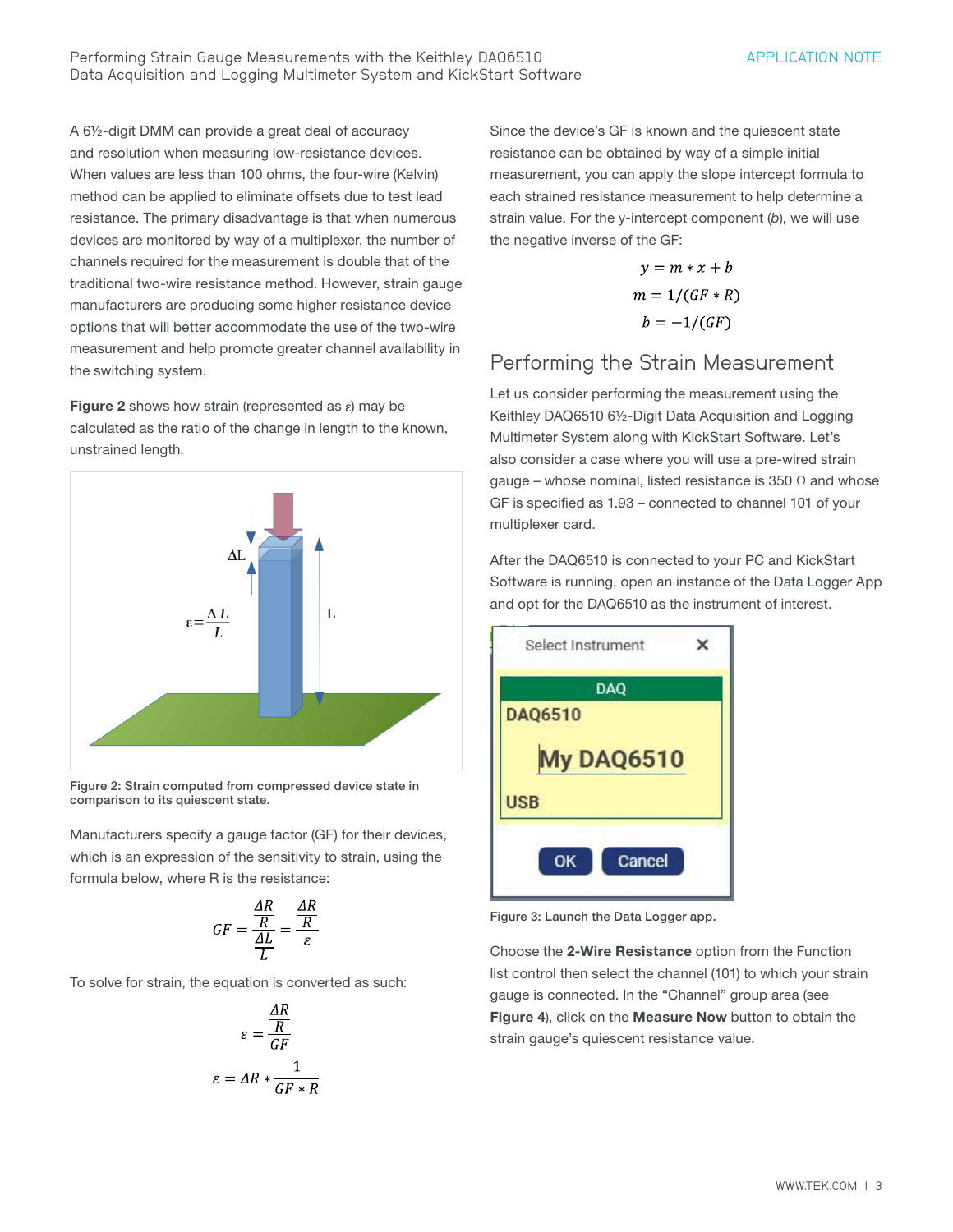

Figure 4: Measuring the device in its unstrained state will give us one of our known factors to be used in computing strain.

Using our measured value and our manufacturer-specified GF, compute the slope-intercept coefficients as:

$$
m = \frac{1}{1.93 \times 351.9265782} = 0.00147228
$$

$$
b = -\frac{1}{1.93} = -0.518135
$$

Apply the check to the Math control to expose the options, choosing  $mX+b$  for the Function and applying the coefficients calculated above to their designated input fields. Note, too, that you can apply a custom Unit to the calculation. Using your computer's numeric keypad and the Alt+238 key combination you can generate the lower-case epsilon character that represents the strain unit.



Figure 5: Applying math coefficients and user-specified units.

With the settings applied you will then click Save Settings.

To obtain a fast series of measurements, change the Interval Between Scans value to 0.25 s. Click on the Run button.

In changing to the Graph view, you can see that, as you apply tension and compression to the surface on which the strain gauge is mounted, the plot updates as expected with the Y-axis representing the measurements at microstrain  $(µ<sub>E</sub>)$  levels.



Figure 6: Graphing strain measurements.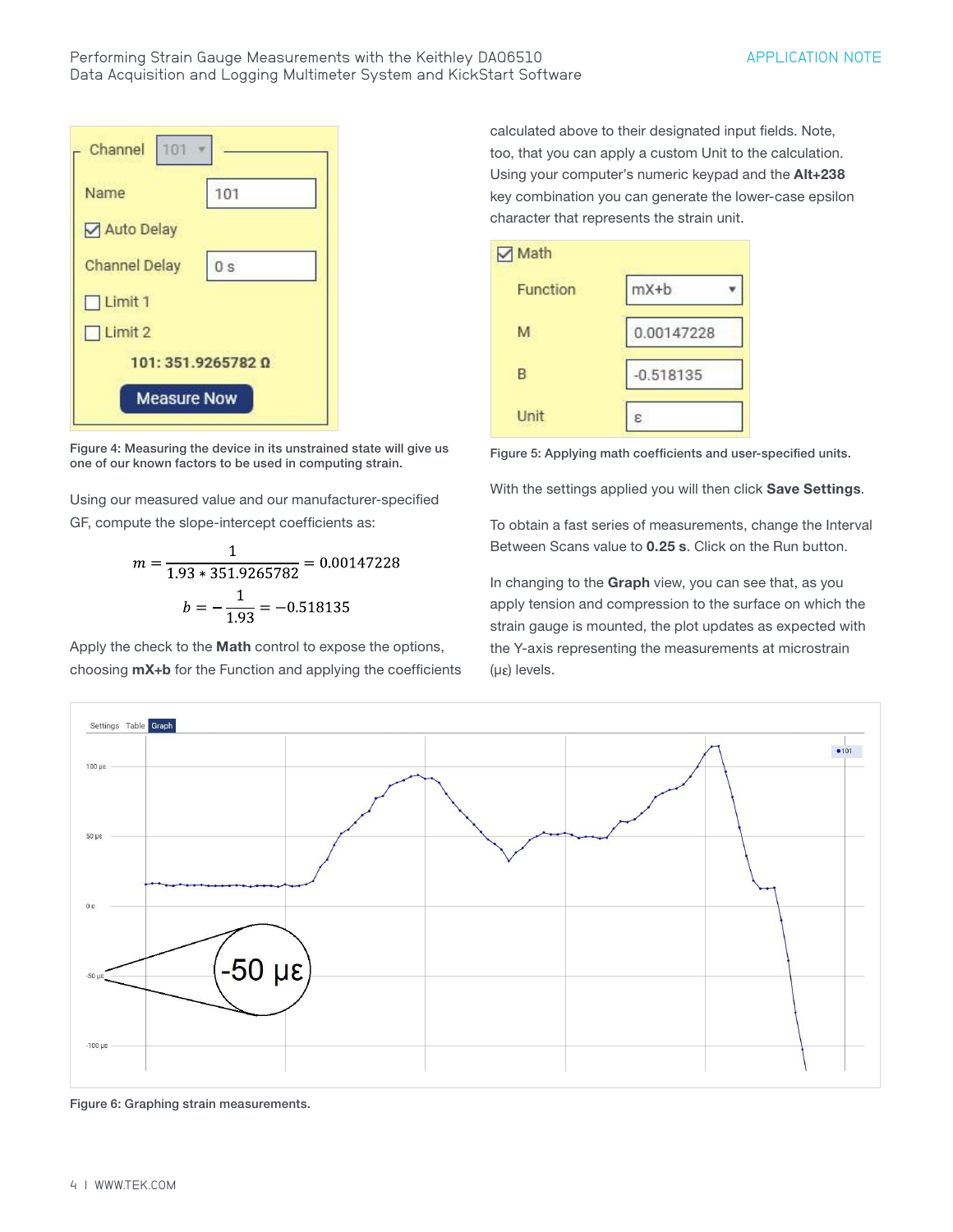#### **Summary**

Keithley KickStart Software can be used to quickly automate your strain measurements by way of per-channel math functionality and the ability to apply custom units. Further, while the Keithley DAQ6510 6½-Digit Data Acquisition and Logging Multimeter System can measure micro-ohm changes in your resistive devices on up to 80 channels for two-wire devices, so too can the Keithley Series 3706A Systems Switch and Multiplexer but with increased accuracy on up to 576 channels for two-wire devices.

While the Wheatstone bridge method may be popular, direct resistance measurements made by way of a precision digital multimeter with switching capabilities can greatly simplify your setup. Four-wire resistance measurements can be used when the strain gauge is less than 100  $\Omega$  but will require more wiring complexity and yield less channel capability with respect to switching. Two-wire resistance measurements promote greater channel bandwidth and are optimal when the strain device has a higher resistance.

For more information about four-wire versus two-wire resistance measurements, refer to the *Keithley Low Level Measurements Handbook* (section 3.3, "Low Resistance Measurements") found on [tek.com.](http://www.tek.com)

To learn more about the DAQ6510 and other options, visit [Keithley Switching and Data Acquisition Systems](https://www.tek.com/en/products/keithley/switching-and-data-acquisition-systems).

To learn more about KickStart Software apps and licensing options, visit [tek.com/keithley-kickstart.](https://www.tek.com/en/products/keithley/keithley-control-software-bench-instruments/kickstart)